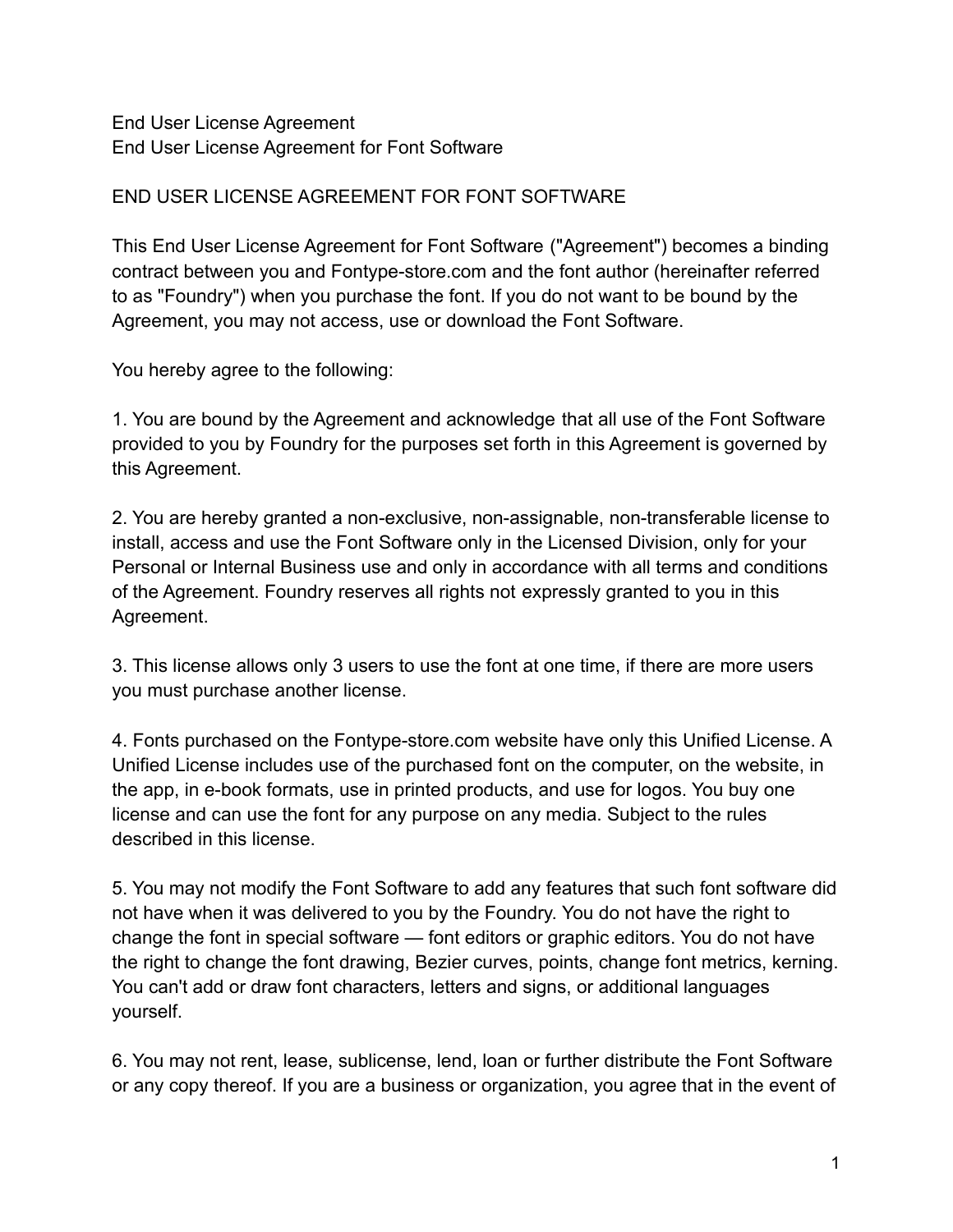reasonable doubt as to the proper use of the Font Software within your organization, upon request by the Foundry or its authorized representative, you will fully document and certify within thirty (30) days that your use of any and all of the Font Software at the time of request is consistent with your current licenses from the Foundry.

7. You may not copy the Font Software. You may make a reasonable number of backup copies of the Font Software for archival purposes only, and you retain exclusive custody and control over such copies. Any copies that you are expressly permitted to make under the Agreement must contain the same copyright, trademark, and other proprietary notices that appear in or on the Font Software. Upon termination of the Agreement, you must destroy the original and all copies of the Font Software.

8. Intellectual and Industrial Property Rights.

You agree that the Font Software is protected by copyright and other intellectual and industrial property rights of the Russian Federation, copyright and other intellectual and industrial property rights of other countries, and international treaties. You agree to treat the Font Software the same as any other copyrighted material.

You agree that Foundry owns all right, title and interest in and to the Font Software, its structure, organization, code and associated files, including all intellectual and industrial property rights therein, such as copyright, design and trademark rights. You agree that the Font Software, its structure, organization, code and associated files are the valuable property of Foundry or its third party licensors and that any intentional or negligent use of the Font Software not expressly permitted by the Agreement constitutes a violation of intellectual and industrial property rights.

You agree not to adapt, modify, alter, change, translate, convert or otherwise alter the Font Software, or create Derivative Works from the Font Software or any part thereof. You also agree not to use the Font Software in connection with any software and/or hardware that creates Derivative Works of such Font Software.

9. Limited Warranty. The Foundry warrants to you that the Font Software will perform substantially in accordance with its documentation for a period of thirty (30) days after delivery of the Font Software. To make a warranty claim, you must, within the thirty (30) day warranty period, contact the Foundry and provide sufficient information regarding your purchase of the Font Software to enable the Foundry to verify the existence and date of the transaction. Your entire, sole and exclusive liability and remedy shall be that Foundry will use commercially reasonable efforts to bring the Font Software into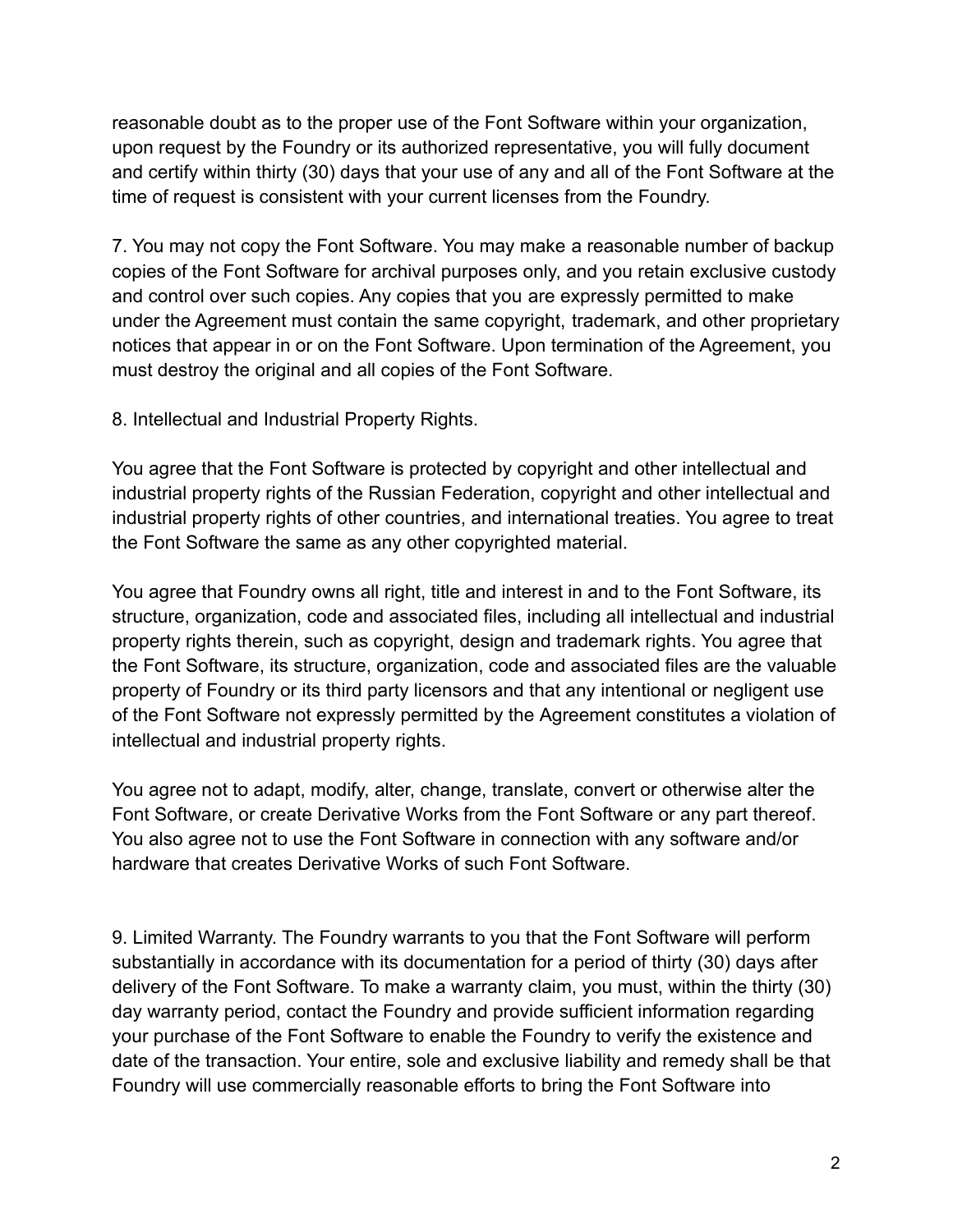compliance with the documentation as soon as commercially feasible. The Foundry's Font Software is not returnable or refundable. The foundry does not guarantee the performance or results that you can obtain with the font software. The foregoing sets forth the sole and exclusive remedies for foundry's breach of warranty. Except for the limited warranty set forth above, foundry makes no representations or warranties, express or implied, as to non infringement of third party rights, merchantability, or fitness for any particular purpose. In no event will foundry be liable to you or anyone else for any consequential, incidental or special damages, including but not limited to lost profits, lost data, lost business opportunities or lost savings, even if foundry has been advised of the possibility of such damages, or for any claim against you by any third party claiming such damages, even if foundry has been advised of the possibility of such damages.

10. Termination. If you fail to comply with the terms of this Agreement, Foundry shall have the right to terminate this Agreement upon notice by ordinary email. Termination does not preclude Foundry from suing you for damages for any breach of the Agreement. The Agreement may only be amended in writing signed by an authorized officer of Foundry.

11. Definitions.

"Commercial Product" means an electronic document or data file created using Font software that is offered for distribution to the general public or some portion of the general public as a commercial product or other result of your business activities.

"Derivative Work" means binary data based on or derived from the Font Software in any form in which such binary data can be processed, converted or adapted, including, but not limited to, binary data in any format into which the Font Software can be converted.

"Unified License" means that fonts are sold on the Fontype-store.com website under only one license. A Unified license includes all types of familiar licenses and gives you the right to use the font you purchased on your computer, website, app, e-book formats, use in print products, use for logos, etc. You buy one license and can use the font for any purpose on any media. Subject to the rules described in this license.

"Font software" means software or instructions that, when used on the applicable device or devices, generates typeface and typographic designs and ornaments. Font Software shall include all raster images of fonts and typographic designs and ornaments created